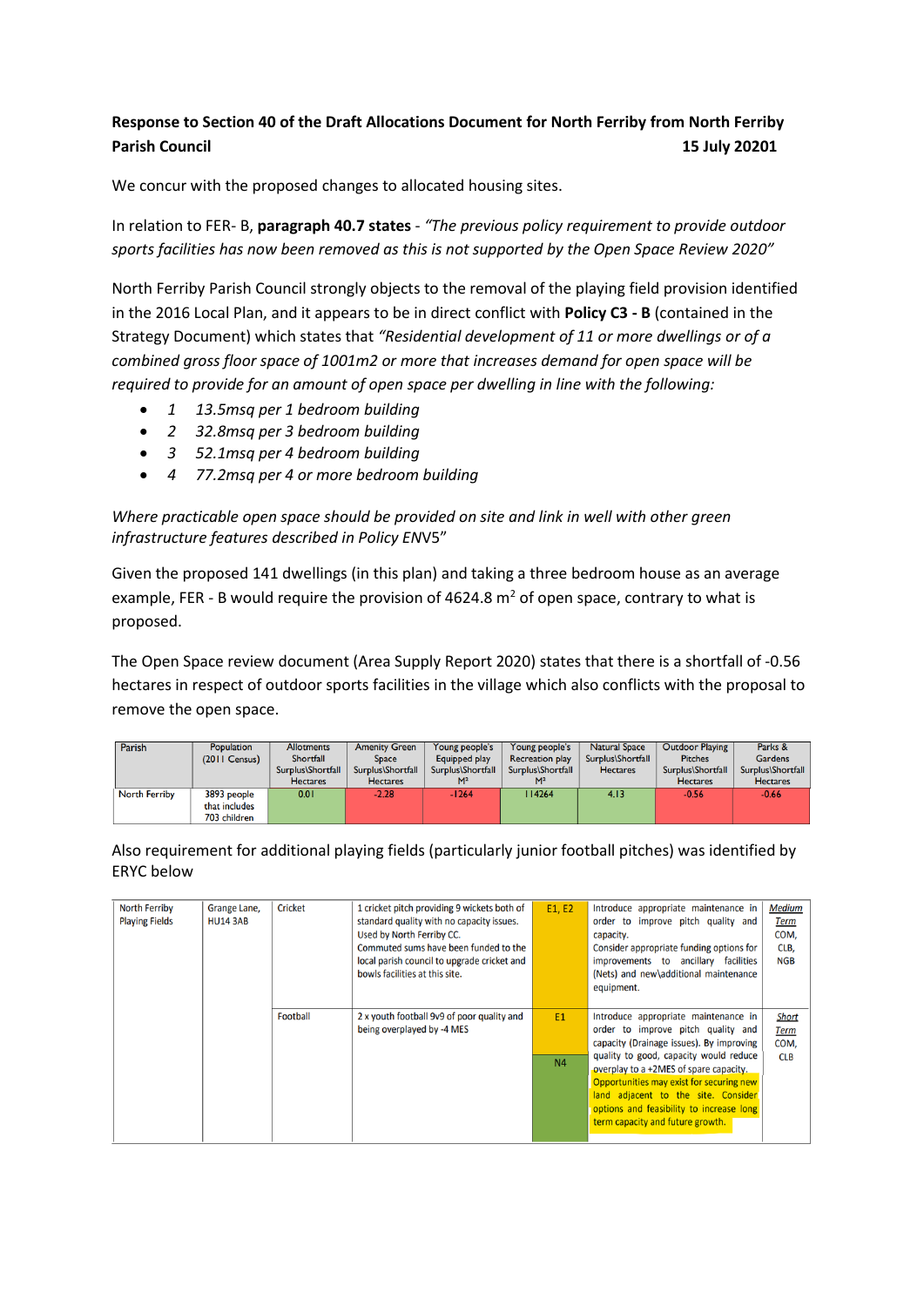EYRC in their Playing Pitch Strategy 2019 -2024 Stage C: Assessment Report identified

• *Eight sites have a combined use and accommodate more than one sport. The main concern of the cricket clubs using these sites is damage to the outfield and costs associated to their repair.*

Including North Ferriby

## 2.4 Shared Sites

The following table shows football sites that are shared with other sports where issues may exist.

| <b>Site</b>                       | <b>Shared</b>  | <b>Quality Issue</b>                     |
|-----------------------------------|----------------|------------------------------------------|
|                                   | <b>With</b>    |                                          |
| Hill Top Sports Centre.           | <b>Cricket</b> | Pitch laid out over outfield.            |
| Middleton on the Wolds Recreation | Cricket        | Pitch on outfield.                       |
| Ground.                           |                |                                          |
| North Ferriby Playing Fields.     | Cricket        | Pitch marked over outfield.              |
| Stamford Bridge PFA Ground.       | Cricket        | Outfield shared and overlapped by pitch. |
| The Recreation Field Newport.     | Cricket        | Pitch on outfield.                       |

This has resulted in serious overuse of the Playing Fields with compaction of playing surfaces to the point that the hardened cricket outfield gives serious safety concerns for cricketeers and adjacent footballers from unpredictable "flying" cricket balls.

From a footballing point of view the overuse contributes to ERYC's assessment of Poor status for the 2 pitches used by youth teams

| North Cave Playing Fields      | Elloughton-Cum-Brough PPS | Yes | Yes | Youth Football 9v9   | Standard |
|--------------------------------|---------------------------|-----|-----|----------------------|----------|
| North Ferriby Playing Fields   | Cottingham PPS            | Yes | Yes | Youth Football 9v9   | Poor     |
| North Ferriby Playing Fields   | Cottingham PPS            | Yes | Yes | Youth Football 9v9   | Poor     |
| North Frodingham Playing Field | Leven PPS                 | Yes | Yes | Adult Football 11v11 | Good     |

## and

| Middleton on the Vyolds<br><b>Recreation Ground.</b>         |  |                           | <b>Adult Football I IVII</b>                                                                                                                | Poor drainage, uneven pitch surface. |  |  |
|--------------------------------------------------------------|--|---------------------------|---------------------------------------------------------------------------------------------------------------------------------------------|--------------------------------------|--|--|
| North Ferriby Playing Fields.                                |  | 2 x Youth Football<br>9v9 |                                                                                                                                             | Surface damage and drainage issues.  |  |  |
| <b>Rawcliffe Bridge Recreation</b>                           |  |                           | <b>Adult Football I IvII</b>                                                                                                                | Standing water, very soggy pitch,    |  |  |
| North Ferriby Playing<br>Youth<br>Fields.<br>Football<br>9v9 |  |                           | 2 pitches. rated as poor quality (poor  <br>4<br>drainage). Used for match play &<br>training by 6 teams (3 Youth 9v9 & 3<br>MS 5v5 teams). |                                      |  |  |

Assuming the survey was carried out when North Ferriby's Football League Club was under a difficult ownership period the club is now under the control of local businessmen and the previous longstanding Chairman, all dedicated to maintaining and developing a community club.

North Ferriby FC are already committed to and running 18 junior/youth boys teams with the intent of replicating this with girls teams as soon as possible.